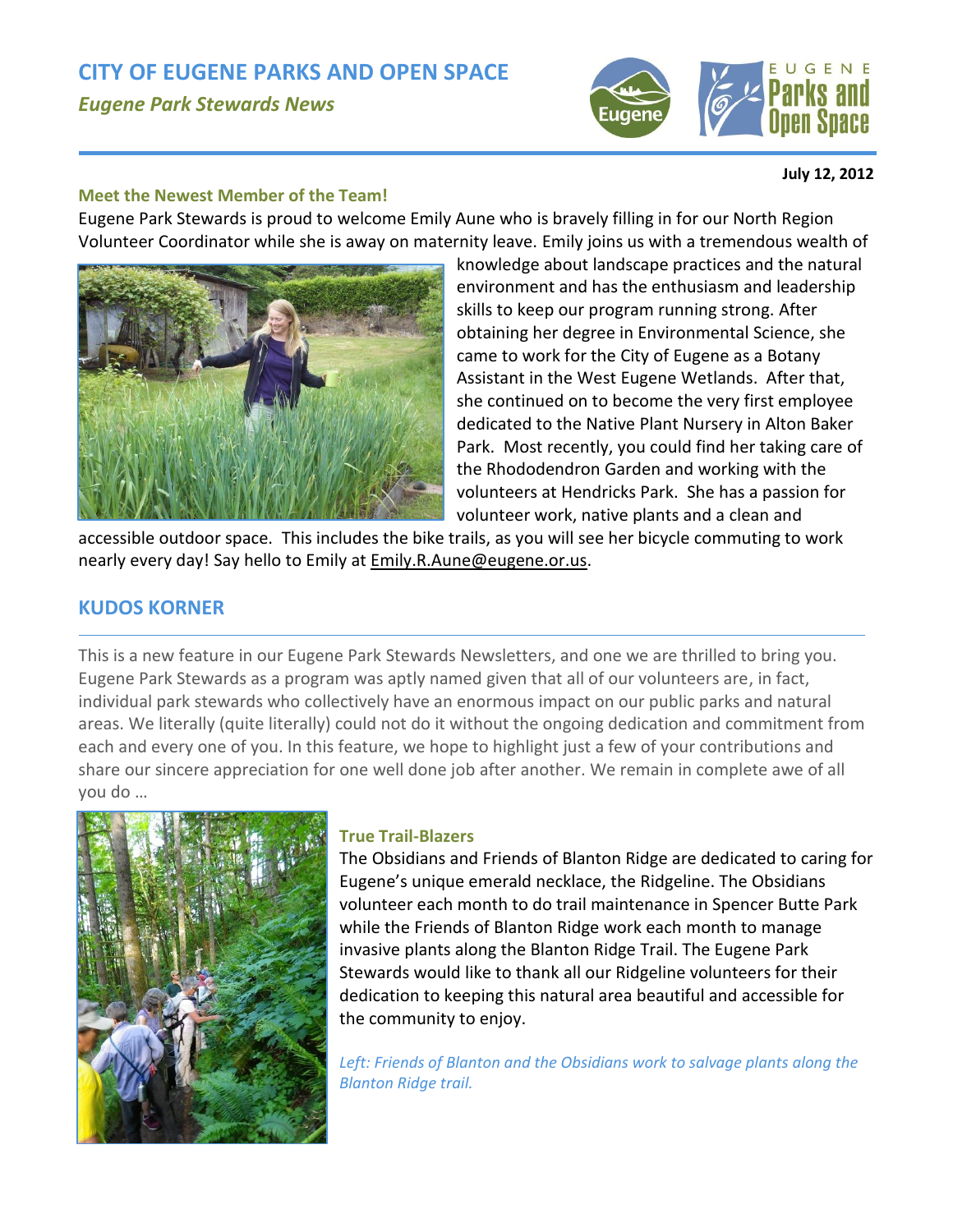## **Friends of Washington Park Making a Difference**

The Friends of Washington Park and the Eugene Community Softball League are two groups working to reduce pesticide use in Washington Park. Volunteers gave 36 hours of caring for the softball fields, tree wells and native plant bed last month removing 2 yards or debris and spreading 3 yards of mulch. Eugene Park Stewards gives their heartfelt thanks to this dedicated bunch of volunteers!

### *Right: Volunteers at Washington Park pleased with a job well done.*



## **A Partnership That Really Worked**

McKenzie Commercial, a local construction company located in the Whiteaker Neighborhood for nearly 30 years, made a significant contribution to our community by removing the wooden, aging, and



*Above: The hard working families of McKenzie Commercial*

frequently tagged backboard at Sladden Park and installing a replacement backboard on the existing fence. Twenty employees and their families along with a volunteer from Second Growth worked for nearly three hours to eliminate an eyesore and improve safety in the park, while Natron donated the plywood for the backboard. Many thanks to everyone involved. A special honor to McKenzie Commercial owner Todd Glenz for recognizing a need in his neighborhood and jumping in to fix it, your pioneering spirit is one we hope catches on!

### **An Equation for Extreme Appreciation: 300 x 4 x 5 x 4 = 3,500**



four hours working in five different parks. The painting, roofing, graveling, weeding, and pruning that got done were nothing short of astounding! This was their fourth project with Eugene Park Stewards which brings their total hours contributed to Eugene Parks and Open Space to more than 3,500. Thanks so much to the local Mormon community for their exceptional gift of ongoing service!

*Left: LDS volunteers weeding and pruning Owen Rose Garden*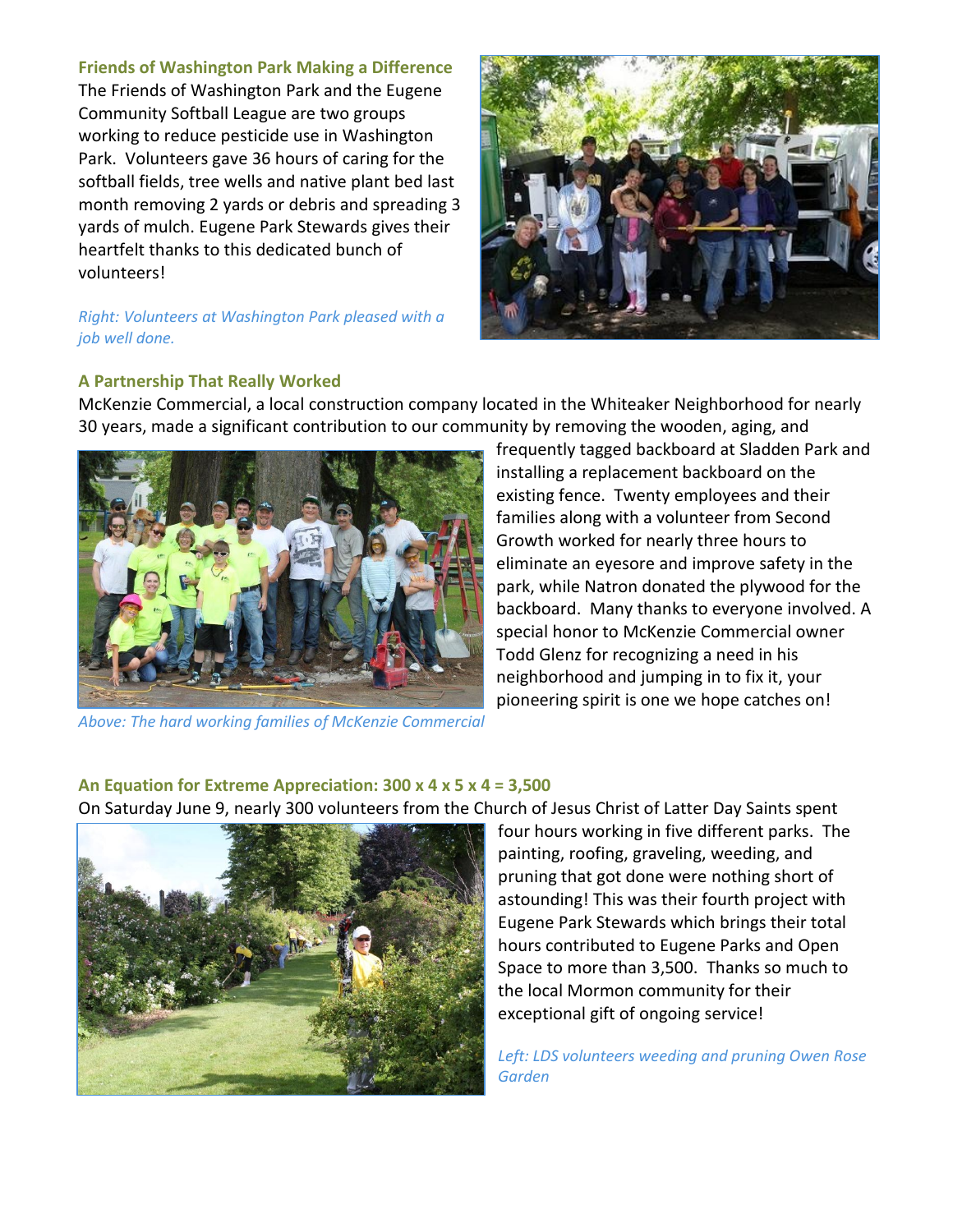# **UPCOMING EVENTS**

#### **Sunday, July 15 Ridgeline Trail System - Blanton Ridge**

**9 a.m. to Noon** 

Join the Friends of Blanton Ridge in trail stewardship! Volunteers will be working to manage invasive plants and the trail corridor along Blanton Ridge. Wear clothes you can get dirty and bring a love of the outdoors! To participate, please RSVP to South Region Volunteer Coordinator, Carrie Karl at 541-682- 4850 o[r carrie.l.karl@ci.eugene.or.us](mailto:carrie.l.karl@ci.eugene.or.us)

**Wednesday, July 18 West Bank Bike Path 9:00 a.m. to Noon**

Come learn about rejuvenating a filbert grove and get some exercise while you're at it. Take your pick: You can weed, prune and mulch 60+ trees to create a healthy, safe space along the river which will begin to produce viable filberts in about 18 months. Or work on the adjacent riparian area to remove blackberries and ivy. Park on Stults just off River Road and take the bike path downstream (to your left) about 20 yards to the filbert orchard. Tools, gloves and a snack provided. Contact Lorna Baldwin, West Region Volunteer Coordinator 541-682-4845 [lorna.j.baldwin@ci.eugene.or.us](mailto:lorna.j.baldwin@ci.eugene.or.us)

# **Sunday, July 22 West Bank Bike Path Clean-up**

### **9 a.m. to Noon**

The Many Rivers Group and the River Road Community Organization are pairing up with the Eugene Park Stewards to help clean up our beloved bike paths and could use your help. Bikes welcome! We will be picking up trash along the bike path between the Owosso and Greenway Bridges. The meeting place is the filbert orchard at the end of McClure off River Road. No parking on McClure so if you are driving please park on Stults or Stephens and take the bike path one half block downstream. Gloves, tools, and a snack provided by Eugene Park Stewards. To assist with our planning, please RSVP to the West Region Volunteer Coordinator, Lorna Baldwin at 541-682-4845 or [lorna.j.baldwin@ci.eugene.or.us.](mailto:lorna.j.baldwin@ci.eugene.or.us) For the day of the project please use 541-954-1082.

## **Wednesday, July 25 Ridgeline Trail System - Spencer Butte 5:30 to 8:30 p.m.**

Join the Obsidians to do trail maintenance in the Ridgeline Trail System. The Obsidians have adopted Spencer Butte and are dedicated to maintaining trails in the park. Be sure to wear weather and work appropriate clothing and footwear. All necessary tools, equipment, gloves, and snacks will be provided by Eugene Park Stewards. To participate, please RSVP to South Region Volunteer Coordinator, Carrie Karl at 541-682-4850 or [carrie.l.karl@ci.eugene.or.us](mailto:carrie.l.karl@ci.eugene.or.us)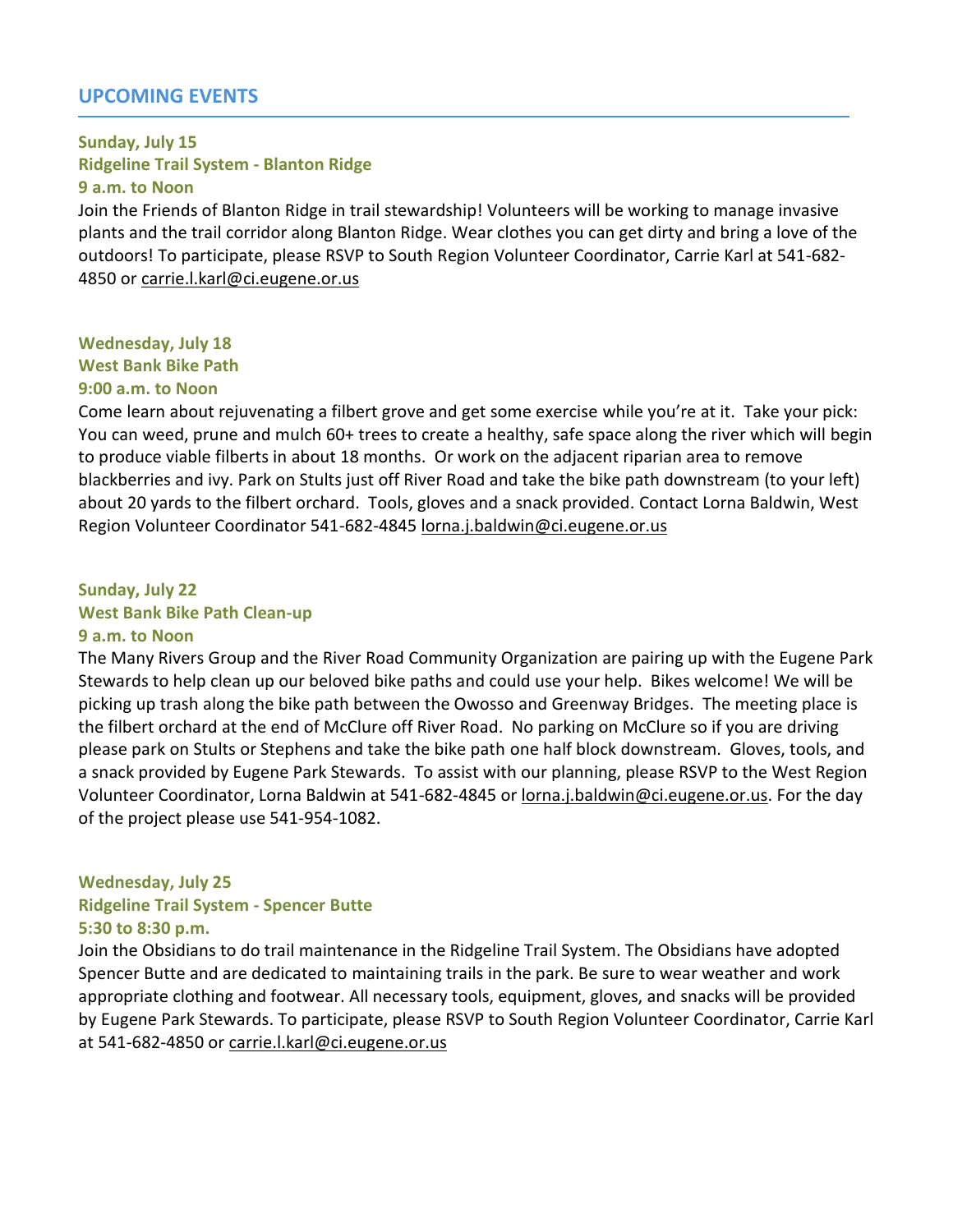# **Sunday, July 29 Golden Gardens**

### **9:30 a.m. to 12:30 p.m.**

The First United Methodists are spending every 5<sup>th</sup> Sunday volunteering out in their community and are dedicating time to Golden Gardens, an increasingly used natural area. To join them in adding chips to the trails, take Barger to Golden Gardens. Turn right on Golden Gardens street and continue straight to the ponds. We will meet in between the two ponds so follow the path and you will see a large white truck. We will be using wheelbarrows and pitchforks. Please dress for the weather and for working outdoors. Gloves, tools and a snack provided. To participate, please RSVP to West Region Coordinator, Lorna Baldwin at 541-682-4845 or <u>lorna.j.baldwin@ci.eugene.or.us</u>.

**Saturday, August 4 Alton Baker Park**

### **9 a.m. to Noon**

What's your favorite part of Alton Baker Park? Chances are, whatever your answer, we've got a project for that! Join us Saturday August 4 from 9 a.m. to 12 p.m. for a volunteer push to maintain and beautify Alton Baker's ponds, dog park, filbert orchard, Hays Tree Garden, community garden—even The Science Factory and Nearby Nature. Our goal is to have 300 volunteers, and we hope to see you there! Eugene Park Stewards is hosting this volunteer event in conjunction with Northwest Community Credit Union for their annual Project Community. Tools, gloves, instruction, and food will be provided. All ages and abilities are welcome. To participate, please RSVP to North Region Volunteer Coordinator, Emily Aune at 541-682-4831 or [Emily.R.Aune@eugene.or.us.](mailto:Emily.R.Aune@eugene.or.us)

**Sunday, August 18 Delta Ponds 9 a.m. to Noon**

Volunteers are invited to join the Downtown Lions at Delta Ponds gravel parking lot off Goodpasture Island Road from 9am to 12pm Saturday August  $18^{th}$ . Tools, gloves, instruction and snacks will be provided. To participate, please RSVP to North Region Volunteer Coordinator, Emily Aune at 541-682- 4831 o[r Emily.R.Aune@eugene.or.us.](mailto:Emily.R.Aune@eugene.or.us)

## **ONE-TIME OPPORTUNITY**

One or two volunteers with carpentry experience needed to re-build stretching structure at Maurie Jacobs Park in the next two weeks. Tools and materials supplied. Contact the West Region Volunteer Coordinator, Lorna Baldwin at 541-682-4845 o[r lorna.j.baldwin@ci.eugene.or.us.](mailto:mailtolorna.j.baldwin@ci.eugene.or.us)